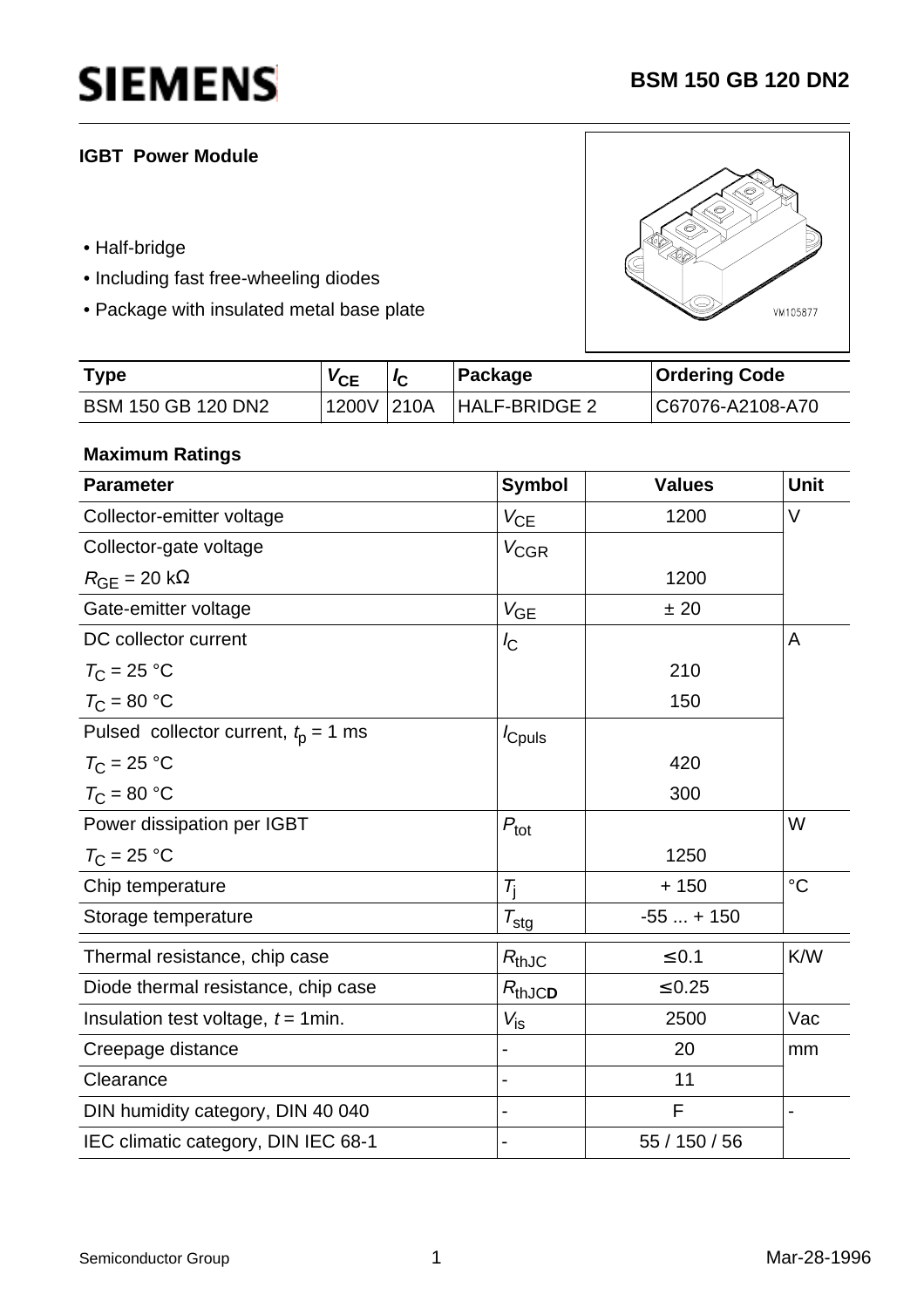nA

# **SIEMENS**

 $V_{CE}$  = 1200 V,  $V_{GE}$  = 0 V,  $T_{j}$  = 25 °C

 $V_{\text{CE}}$  = 1200 V,  $V_{\text{GE}}$  = 0 V,  $T_{\text{j}}$  = 125 °C

Gate-emitter leakage current

 $V_{GE}$  = 20 V,  $V_{CE}$  = 0 V

| <b>Parameter</b>                               | <b>Symbol</b>    | <b>Values</b> |      |      | Unit |
|------------------------------------------------|------------------|---------------|------|------|------|
|                                                |                  | min.          | typ. | max. |      |
| <b>Static Characteristics</b>                  |                  |               |      |      |      |
| Gate threshold voltage                         | $V_{GE(th)}$     |               |      |      |      |
| $V_{GE} = V_{CE}$ , $I_C = 6$ mA               |                  | 4.5           | 5.5  | 6.5  |      |
| Collector-emitter saturation voltage           | $V_{CE(sat)}$    |               |      |      |      |
| $V_{GE}$ = 15 V, $I_C$ = 150 A, $T_i$ = 25 °C  |                  |               | 2.5  | 3    |      |
| $V_{GE}$ = 15 V, $I_C$ = 150 A, $T_i$ = 125 °C |                  |               | 3.1  | 3.7  |      |
| Zero gate voltage collector current            | $I_{\text{CES}}$ |               |      |      | mA   |

### **Electrical Characteristics**, at  $T_j = 25$  °C, unless otherwise specified

| <b>AC Characteristics</b>                                  |                  |    |     |                          |    |
|------------------------------------------------------------|------------------|----|-----|--------------------------|----|
| Transconductance                                           | $g_{\rm fs}$     |    |     |                          | S  |
| $V_{\text{CF}}$ = 20 V, $I_{\text{C}}$ = 150 A             |                  | 62 |     | $\blacksquare$           |    |
| Input capacitance                                          | $C_{\text{iss}}$ |    |     |                          | nF |
| $V_{\text{CE}}$ = 25 V, $V_{\text{GE}}$ = 0 V, $f$ = 1 MHz |                  |    | 11  | $\overline{\phantom{0}}$ |    |
| Output capacitance                                         | $C_{\rm 0SS}$    |    |     |                          |    |
| $V_{\text{CE}}$ = 25 V, $V_{\text{GE}}$ = 0 V, $f$ = 1 MHz |                  |    | 1.6 | $\overline{\phantom{a}}$ |    |
| Reverse transfer capacitance                               | $C_{\text{rss}}$ |    |     |                          |    |
| $V_{\text{CF}}$ = 25 V, $V_{\text{GF}}$ = 0 V, f = 1 MHz   |                  |    | 0.6 | $\blacksquare$           |    |
|                                                            |                  |    |     |                          |    |

 $I_{\text{GES}}$ 

- -  8 2

-

2.8

320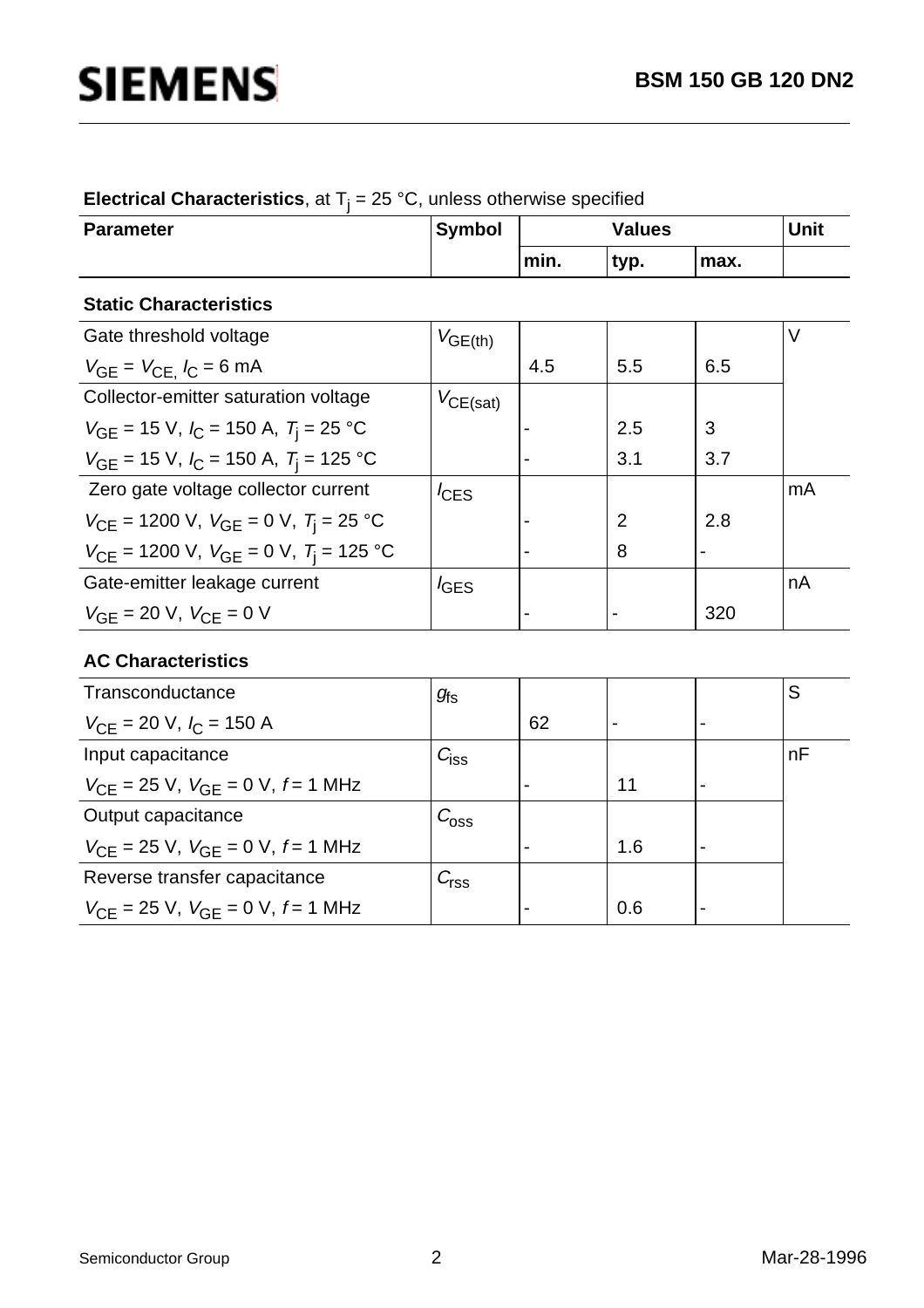### **Electrical Characteristics**, at  $T_j = 25$  °C, unless otherwise specified

| <b>Parameter</b> | <b>Symbol</b> | <b>Values</b> |      |      | Unit |
|------------------|---------------|---------------|------|------|------|
|                  |               | min.          | typ. | max. |      |

## **Switching Characteristics, Inductive Load at T<sup>j</sup> = 125 °C**

| $t_{d(0n)}$  |     |     | ns |
|--------------|-----|-----|----|
|              |     |     |    |
|              | 200 | 400 |    |
| $t_{\rm r}$  |     |     |    |
|              |     |     |    |
|              | 100 | 200 |    |
| $t_{d(Off)}$ |     |     |    |
|              |     |     |    |
|              | 600 | 800 |    |
| $t_{\rm f}$  |     |     |    |
|              |     |     |    |
|              | 70  | 100 |    |
|              |     |     |    |

### **Free-Wheel Diode**

| Diode forward voltage                                   | $V_{\mathsf{F}}$ |     |     | $\vee$  |
|---------------------------------------------------------|------------------|-----|-----|---------|
| $I_F$ = 150 A, $V_{GE}$ = 0 V, $T_i$ = 25 °C            |                  | 2.3 | 2.8 |         |
| $I_F$ = 150 A, $V_{GE}$ = 0 V, $T_i$ = 125 °C           |                  | 1.8 |     |         |
| Reverse recovery time                                   | $t_{\rm rr}$     |     |     | μs      |
| $I_F$ = 150 A, $V_R$ = -600 V, $V_{GF}$ = 0 V           |                  |     |     |         |
| $d_{\text{F}}/dt$ = -1500 A/µs, $T_{\text{i}}$ = 125 °C |                  | 0.4 |     |         |
| Reverse recovery charge                                 | $Q_{rr}$         |     |     | $\mu$ C |
| $I_F = 150$ A, $V_R = -600$ V, $V_{GF} = 0$ V           |                  |     |     |         |
| $d_{\text{F}}/dt = -1500 \text{ A/}\mu\text{s}$         |                  |     |     |         |
| $T_i = 25 °C$                                           |                  | 5   |     |         |
| $T_i = 125 °C$                                          |                  | 18  |     |         |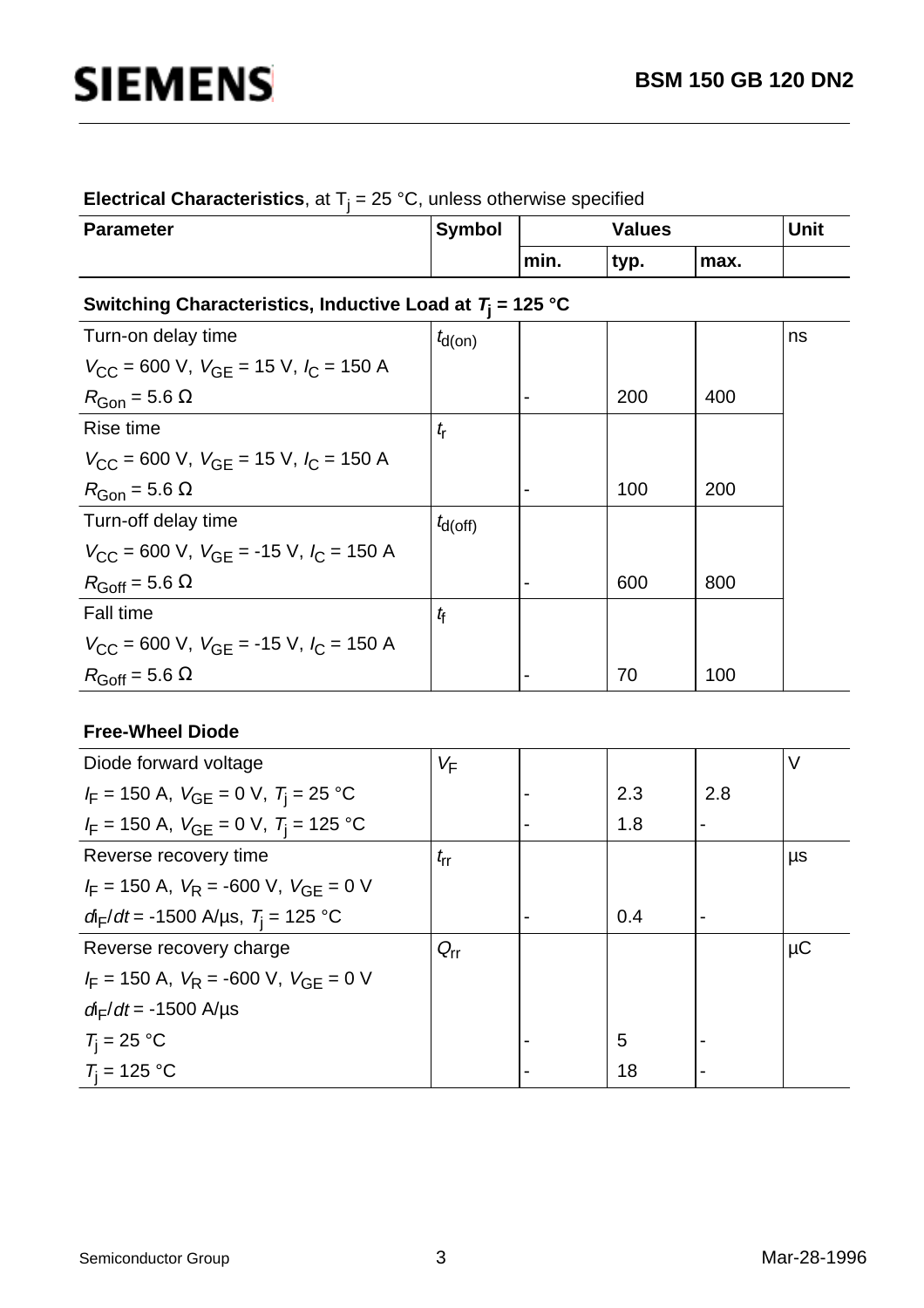

#### **Power dissipation**

 $P_{\text{tot}} = f(T_C)$ parameter:  $T_i \le 150$  °C



#### **Collector current**

 $I_{\rm C} = f(T_{\rm C})$ parameter:  $V_{GE} \ge 15$  V,  $T_i \le 150$  °C



#### **Safe operating area**

 $I_{\rm C} = f(V_{\rm CE})$ parameter:  $D = 0$ ,  $T_C = 25^{\circ}$ C,  $T_j \le 150^{\circ}$ C



#### **Transient thermal impedance IGBT**

 $Z_{\text{th JC}} = f(t_{\text{p}})$ parameter:  $D = t_0 / T$ 

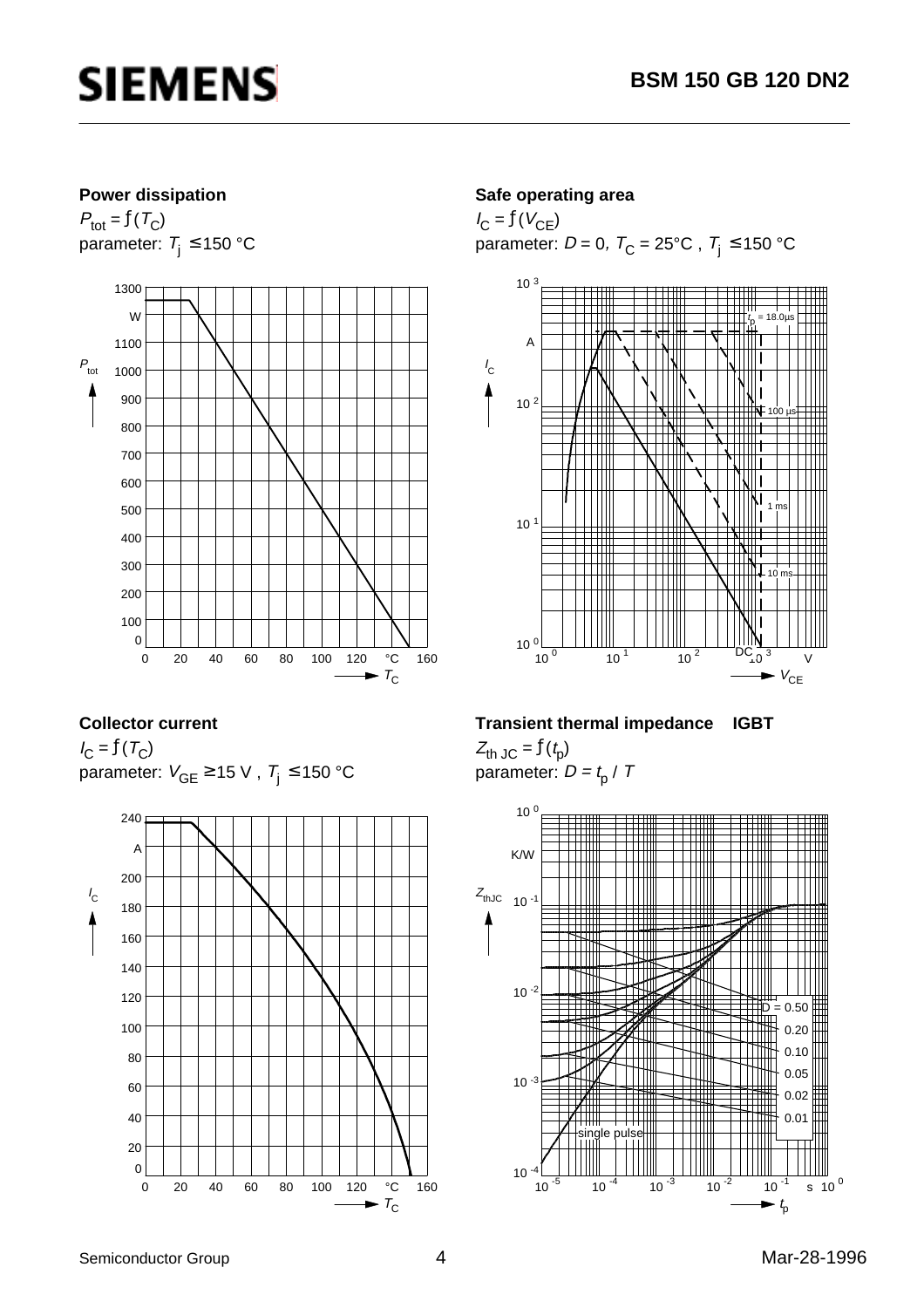### **Typ. output characteristics**

 $I_C = f (V_{CE})$ parameter:  $t_p = 80 \text{ }\mu\text{s}, \ T_j = 25 \text{ }^{\circ}\text{C}$ 



### **Typ. transfer characteristics**

 $I_C = f (V_{GE})$ parameter:  $t_p = 80 \text{ }\mu\text{s}, V_{CE} = 20 \text{ V}$ 



#### **Typ. output characteristics**

 $I_C = f (V_{CE})$ parameter:  $t_p = 80 \text{ }\mu\text{s}, \ T_j = 125 \text{ }^{\circ}\text{C}$ 

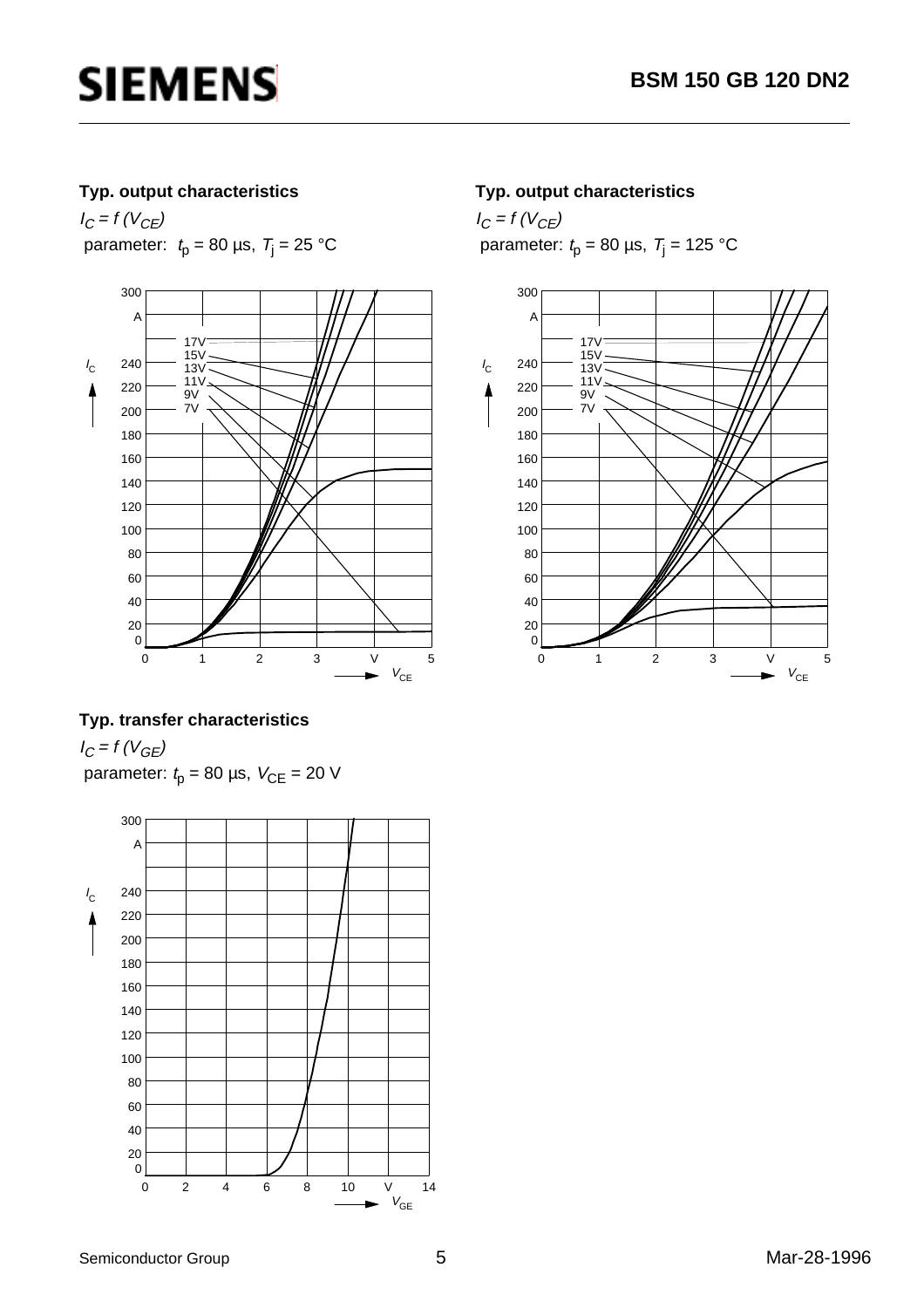### **Typ. gate charge**

 $V_{GE} = f(Q_{Gate})$ parameter:  $I_{C \text{ puls}} = 150 \text{ A}$ 



### **Reverse biased safe operating area**

 $I_{Cpuls}$  = f(V<sub>CE</sub>), T<sub>j</sub> = 150°C parameter:  $V_{GE}$  = 15 V



### **Typ. capacitances**

 $C = f(V_{CE})$ parameter:  $V_{GE} = 0$  V,  $f = 1$  MHz



### **Short circuit safe operating area**

 $I_{Csc}$  = f(V $_{CE}$ ) , T<sub>j</sub> = 150°C parameter:  $V_{GE}$  =  $\pm$  15 V,  $t_{SC}$   $\leq$  10 µs, L < 25 nH

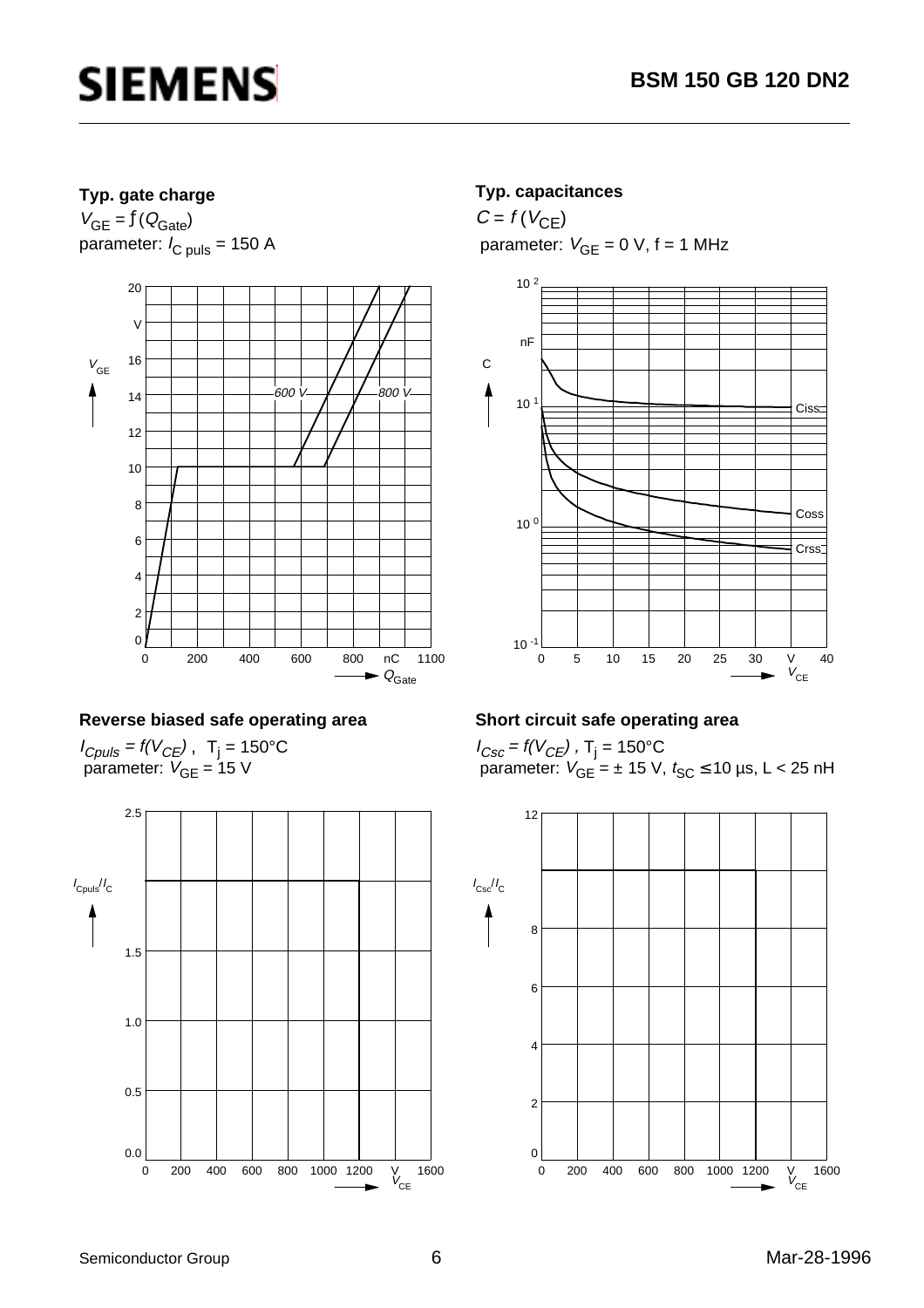### **Typ. switching time**

*I = f (I<sub>C</sub>)* , inductive load , T<sub>j</sub> = 125°C par.:  $V_{CE}$  = 600 V,  $V_{GE}$  = ± 15 V,  $R_G$  = 5.6 Ω



### **Typ. switching losses**

 $E = f(l_C)$ , inductive load, T<sub>j</sub> = 125°C par.:  $V_{CE} = 600$  V,  $V_{GE} = ± 15$  V,  $R_G = 5.6$  Ω



### **Typ. switching time**

 $t$  = f (R<sub>G</sub>) , inductive load , T<sub>j</sub> = 125°C par.:  $V_{CE}$  = 600 V,  $V_{GE}$  = ± 15 V,  $I_C$  = 150 A



## **Typ. switching losses**

 $\mathsf{E}$  = f (R $_{G}$ ) , inductive load , T $_{\mathsf{j}}$  = 125°C par.:  $V_{CE} = 600V$ ,  $V_{GE} = \pm 15 V$ ,  $I_C = 150 A$ 

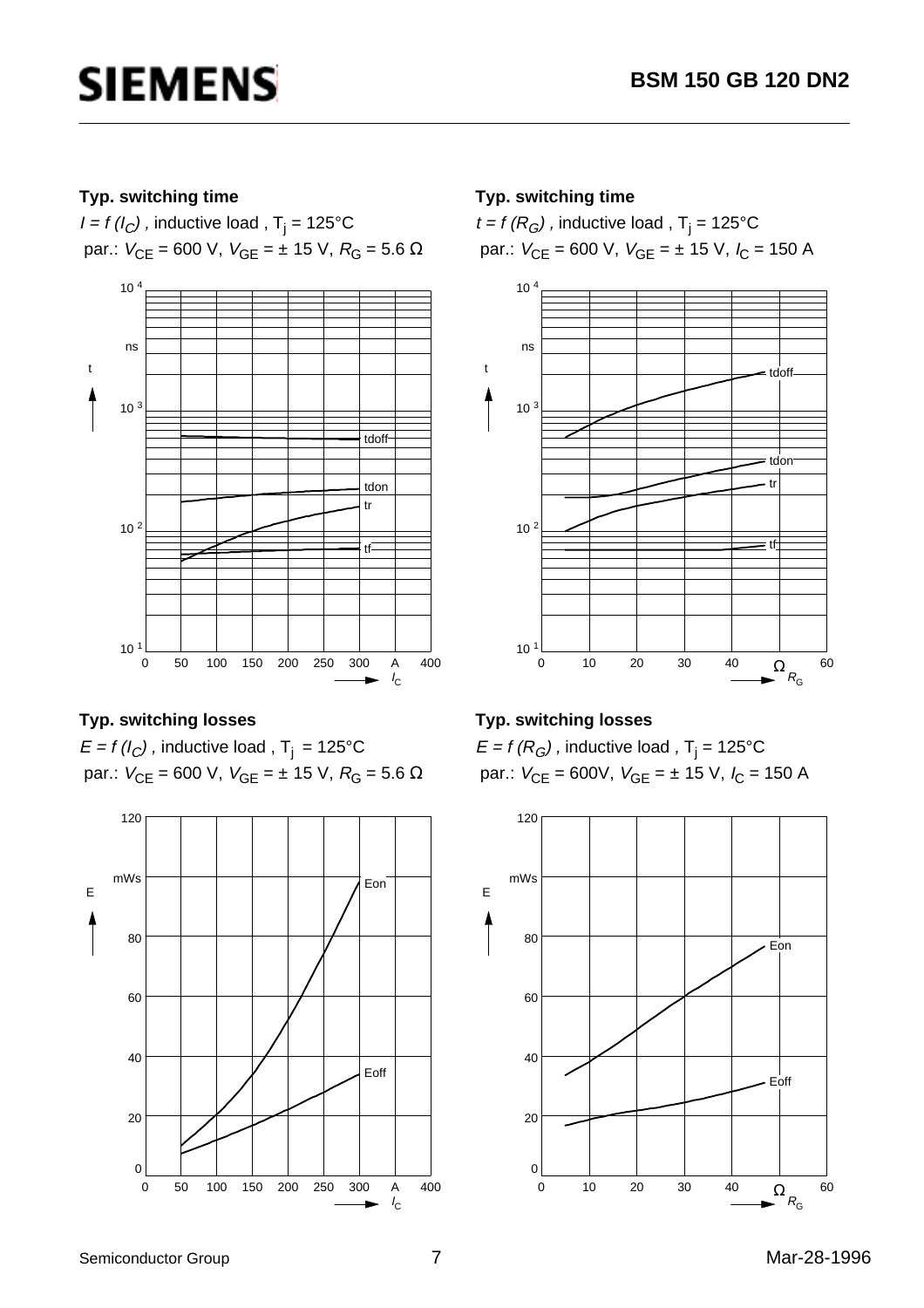#### **Forward characteristics of fast recovery**

**reverse diode**  $I_F = f(V_F)$ parameter:  $T_j$ 



#### **Transient thermal impedance Diode**

 $Z_{\text{th JC}} = f(t_{\text{p}})$ parameter:  $D = t_{\rm p}$  / T